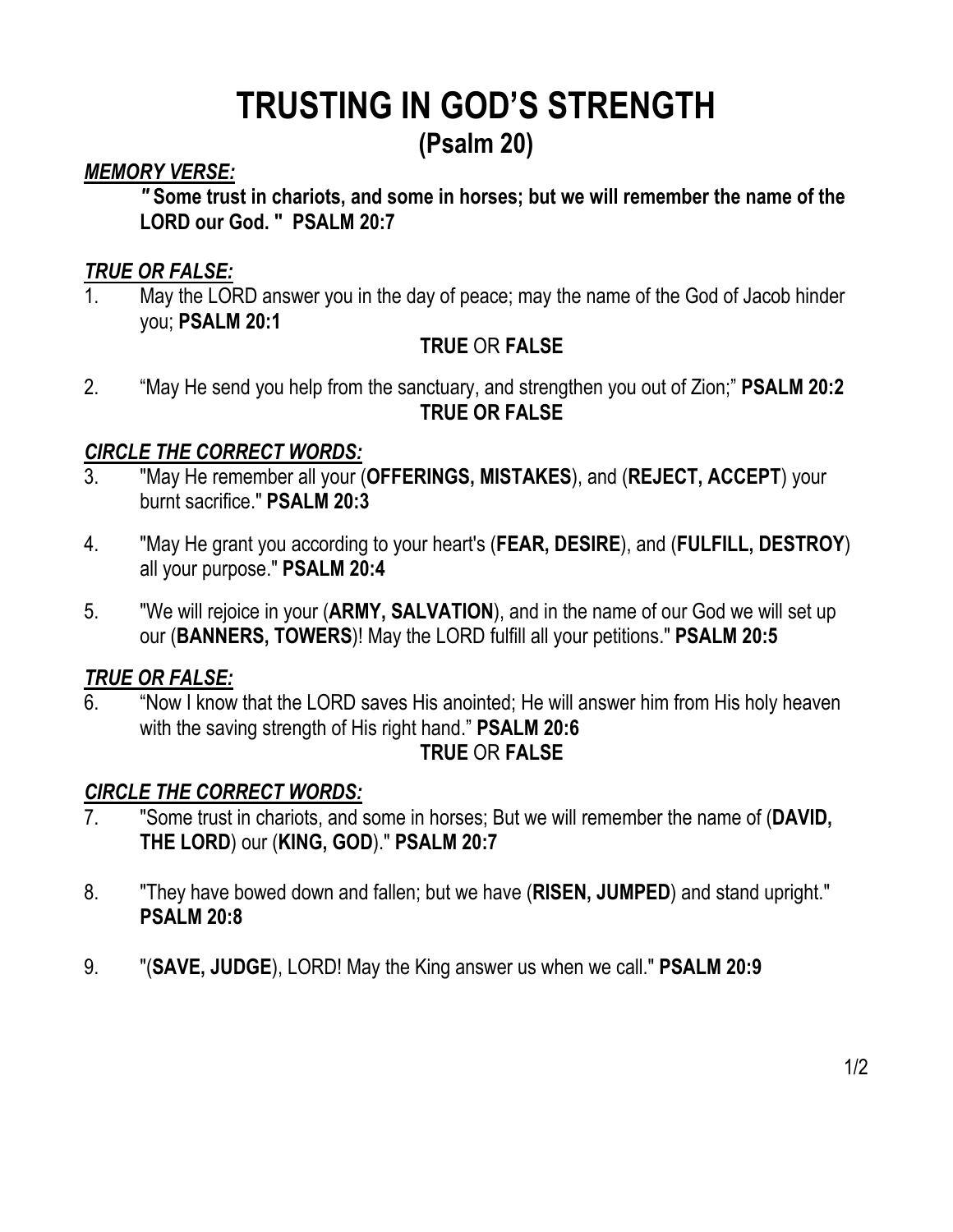## **TRUSTING IN GOD'S STRENGTH**

## **(Psalm 20)**

## *MEMORY VERSE:*

*"* **Some trust in chariots, and some in horses; but we will remember the name of the LORD our God. "****PSALM 20:7**

### *TRUE OR FALSE:*

1. May the LORD answer you in the day of peace; may the name of the God of Jacob hinder you; **PSALM 20:1**

## **TRUE** OR **FALSE**

2. "May He send you help from the sanctuary, and strengthen you out of Zion;" **PSALM 20:2 TRUE OR FALSE**

## *FILL IN THE BLANKS:*

- 3. "May He remember all your \_\_\_\_\_\_\_\_\_\_\_\_\_\_\_\_, and \_\_\_\_\_\_\_\_\_\_\_\_\_\_\_\_\_ your burnt sacrifice." **PSALM 20:3**
- 4. "May He grant you according to your heart's \_\_\_\_\_\_\_\_\_\_\_\_\_, and \_\_\_\_\_\_\_\_\_\_\_\_\_\_ all your purpose." **PSALM 20:4**
- 5. "We will rejoice in your satisface the name of our God we will set up our \_\_\_\_\_\_\_\_\_\_\_\_\_\_ ! May the LORD fulfill all your petitions." **PSALM 20:5**

## *TRUE OR FALSE:*

6. "Now I know that the LORD saves His anointed; He will answer him from His holy heaven with the saving strength of His right hand." **PSALM 20:6**

## **TRUE** OR **FALSE**

## *FILL IN THE BLANKS:*

- 7. "Some trust in chariots, and some in horses; But we will remember the name of the \_\_\_\_\_\_\_\_\_\_\_\_\_\_ our \_\_\_\_\_\_\_\_\_\_ ." **PSALM 20:7**
- 8. They have bowed down and fallen; but we have The and stand upright." **PSALM 20:8**
- 9. "\_\_\_\_\_\_\_\_\_\_\_\_, LORD! May the King answer us when we call." **PSALM 20:9**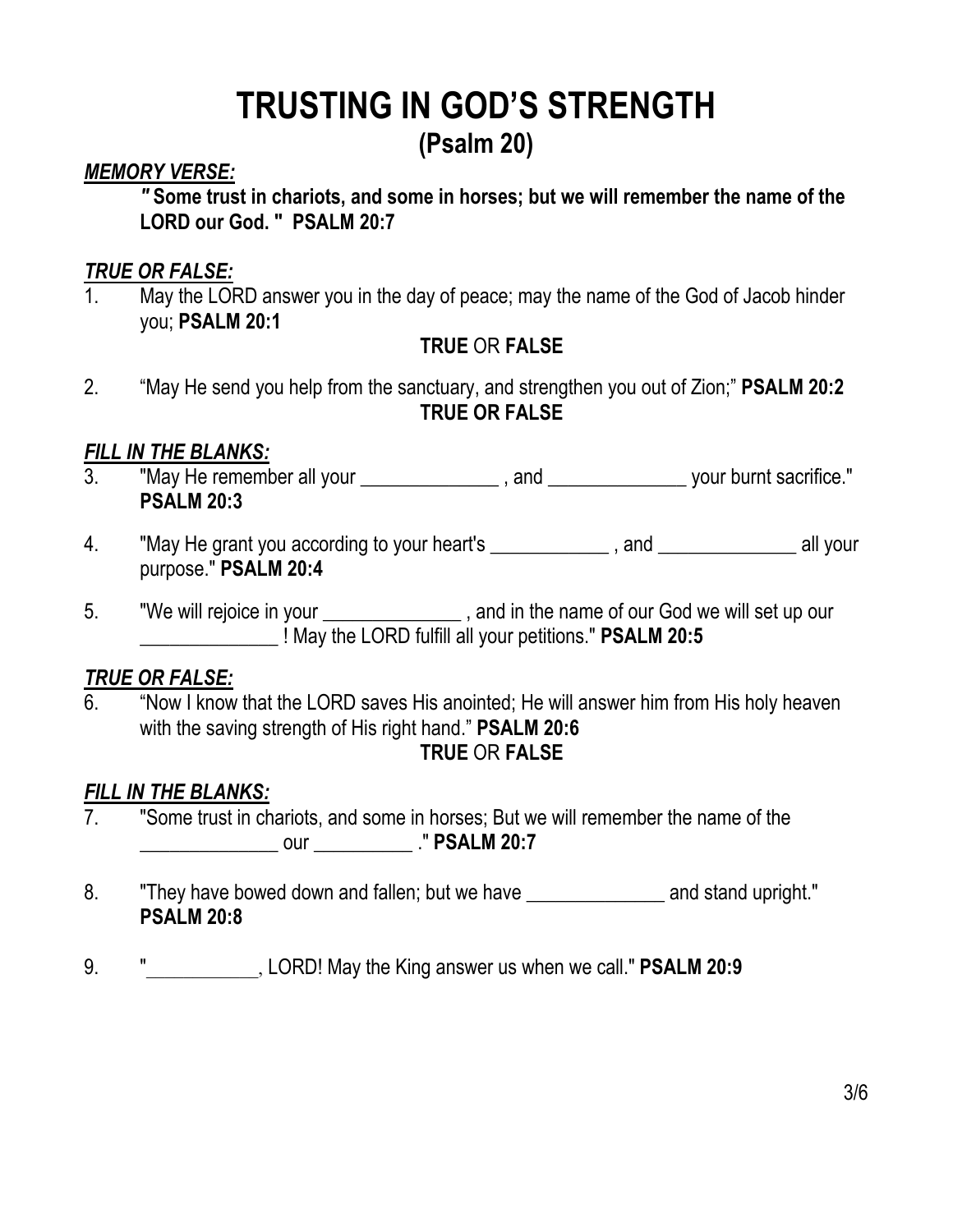

"Some trust in chariots, and some in horses; but we will remember the name of the LORD our God."

**PSALM 20:7**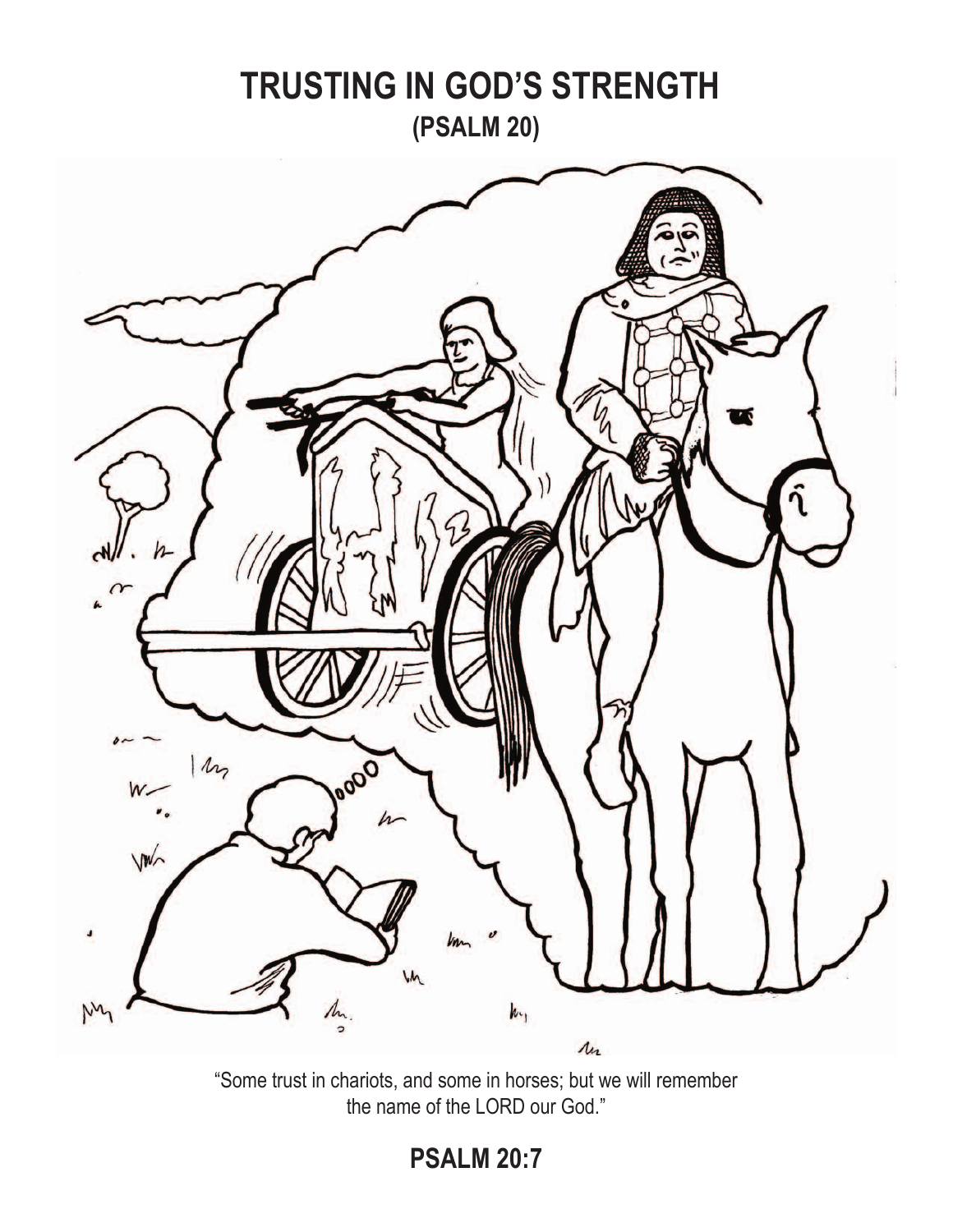# **TRUSTING IN GOD'S STRENGTH (PSALM 20)** W S S T O I R A H C H N A E J S L N S H R T M V T D E O R O H A G A E L D I E R N E N N B X R N N S E D A U E R O T N E R Z O V P R L E A S D R P U E L T D B G T D N A H N E S P R A N S W E R O H B V

ANOINTED ANSWER BANNERS **CHARIOTS** HAND **HEAVEN** HELP



**HORSES LORD** NAME SAVE STAND STRENGTH TROUBLE